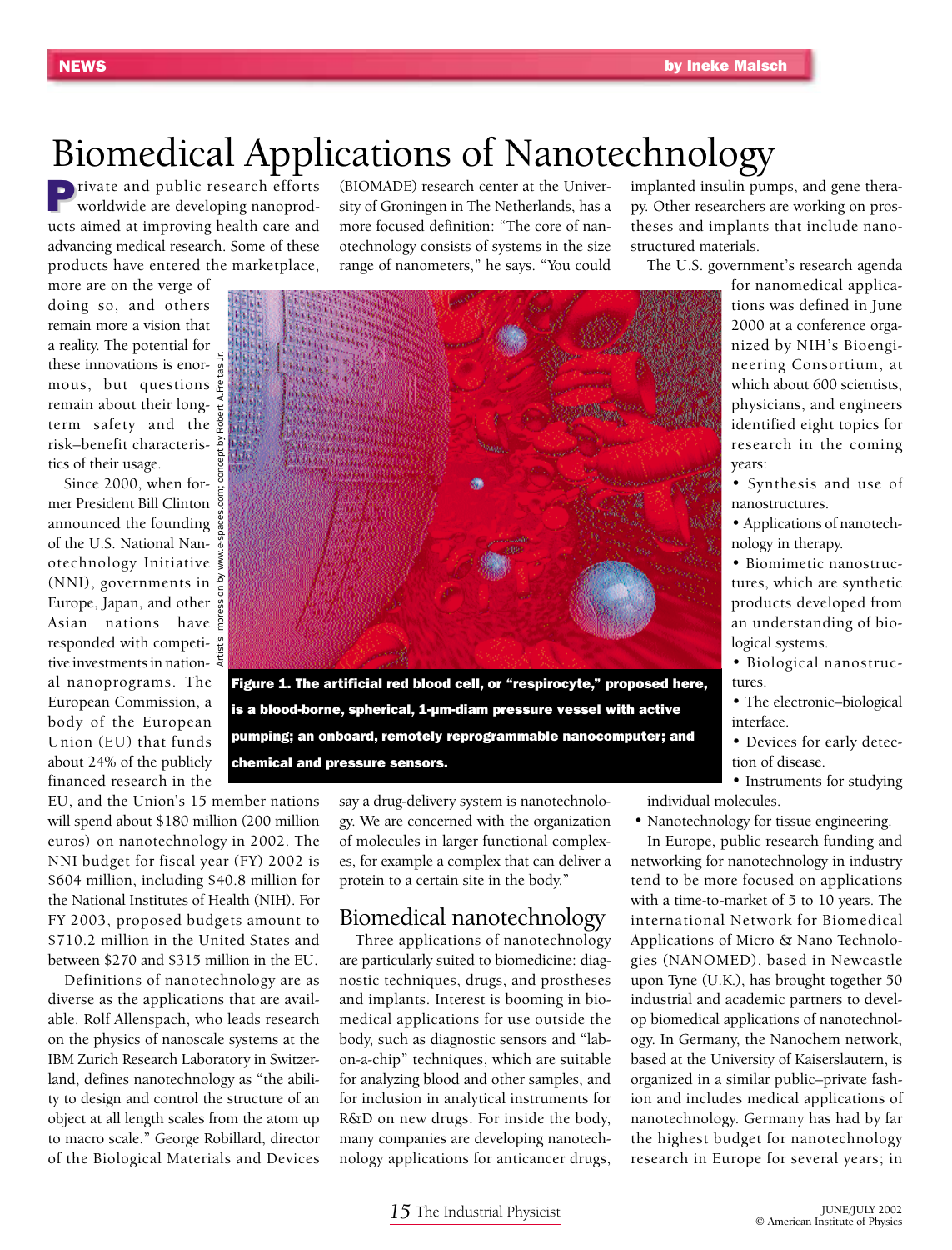News

Figure 2. A bioengineered cell rover swims through the human body in this artist's impression, performing drug delivery, waste removal, and cellular repair. It has an internal frame, skin panels, **SOPP SACHEL** internal organelles, a propulsion scheme, and a

#### control system.

Artist and designer: Forrest Bishop, Interworld Productions

2000, funding was at a level of \$56.7 million.

The U.S. government prefers financing more fundamental research and leaves applications to industry. The United States also has a strong emphasis on nanotechnology solutions for defense against biological and chemical warfare and terrorism. Since the attacks of last September 11, this effort has received even greater attention, with a new R&D focus on using nanotechnology for chemical/biological/radioactive/explosive detection and protection. Other areas of investigation include single-molecule detection and manipulation. NIH and the National Cancer Institute support the development of biomolecular sensors that can be implanted in the body to monitor and manipulate molecular processes.

### **Diagnostics**

The Defense Advanced Research Projects Agency (DARPA) sponsors a project in which BIOMADE participates. "This project is about a biosensor to identify bacteriological infections in biowarfare," Robillard explains. "The American army wants to integrate a wearable biosensor in clothing. A soldier should be able to see within 20 minutes if he has been in contact with anthrax." (See *The Industrial Physicist*, February 2001, pp. 26–29.) The sensor can also identify other bacteria. "Our technology is general, not specified for any one disease-causing agent," Robillard says. "The principle is precise current measurement on a robust substrate. We are working on ion channels [which serve as entranceways into cells]. We collaborate with three universities in the United States: the University of Illinois at Urbana–Champaign, Rush Medical College in Chicago, and the University of Arkansas. What DARPA funds is fundamental research. We hope to have proof of principle in three years."

Other sensors for biomedical applications are closer to the market, according to a recent U.K. Foresight study that discussed the development and market entrance of applications including nanotechnologies. It

#### listed the following applications

as being close to or on the market:

- Sensors for medical and environmental monitoring and for preparing pure chemicals and pharmaceuticals.
- Light and strong materials for defense, aerospace, automotive, and medical applications.
- Lab-on-a-chip diagnostic techniques.
- Sunscreens with ultraviolet-light absorbing nanoparticles.

The report also said the following applications are expected in the next decade:

- Longer-lasting medical implants.
- The capability to map an individual's entire genetic code almost instantaneously.
- The ability to extend life by 50% from present expectations.

The Micro Electronics Material Engineering Sensors and Actuators (MESA+) research institute at the University of Twente (Enschede, The Netherlands) is engaged in high-throughput screening (HTS) research for Avantium in Amsterdam, an R&D company founded in 2000 by a consortium of chemical and pharmaceutical companies, venture capitalists, and three Dutch universities. Avantium aims to develop new strategies and equipment for screening active compounds for pharmaceuticals and other products. "We do the long-term research on the lab-on-a-chip systems," says Kees Eijkel, commercial manager of MESA+. "HTS is massive, fast, repetitive manufacturing or analyzing. If you want to do it fast, you need a small device. If you need to repeat a process step many times, you have to use laminar flows of liquids and plugs. This leads to labon-a-chip concepts. The scientific development in this field is magnificent."

In a lab-on-a-chip, minuscule amounts of liquids or gases are mixed in small channels, where they react. The reaction product is analyzed on the spot. One example is the field-

effect flow-switching device (FLOWFET) invented by Albert van den Berg and his co-workers at MESA+. They control the electro-osmotic movement of small

amounts of liquid in channels with a perpendicular electric field of  $1.5 \times 10^6$  V/cm. The channels are 100  $\mu$ m wide and 25  $\mu$ m high. "A FLOWFET pumps liquid without fuss in controlled amounts," Eijkel explains. "That is an essential property in a network." There are more concepts for controlling the movement of a liquid through a small channel. Researchers are experimenting with principles such as peristaltic movement, electric fields, and the inclusion of inert magnetic particles in the liquid. The MESA+ researchers have a longer time horizon than the British participants in the Foresight study. Still, they don't engage in curiosity-driven fundamental research. "In the end, you will have to produce it commercially," Eijkel says.

#### Nanodrugs

Pharmaceutical companies do not expect nanostructured materials to become new drug compounds. However, carbon buckyballs and nanotubes might be useful as drug delivery vehicles because their nanometer size enables them to move easily inside the body. The active compound might be inserted in a nanotube or bonded to a particle's surface. Other types of nanopowders or biomolecules are also useful and are closer to the marketplace. In April 2002, American Pharmaceutical Partners (Los Angeles) presented results from an early human trial of ABI-007, a new nanoparticle delivery system for an established anticancer drug. ABI-007 is 130 nm long and consists of an engineered protein-stabilized nanoparticle that contains paclitaxel, which is used to treat breast, bladder, and more than a dozen other cancers. Such new delivery systems combine a drug with an artificial vector that can enter the body and move in it like a virus. If more advanced clinical tests are successful, ABI-007 is likely to enter the